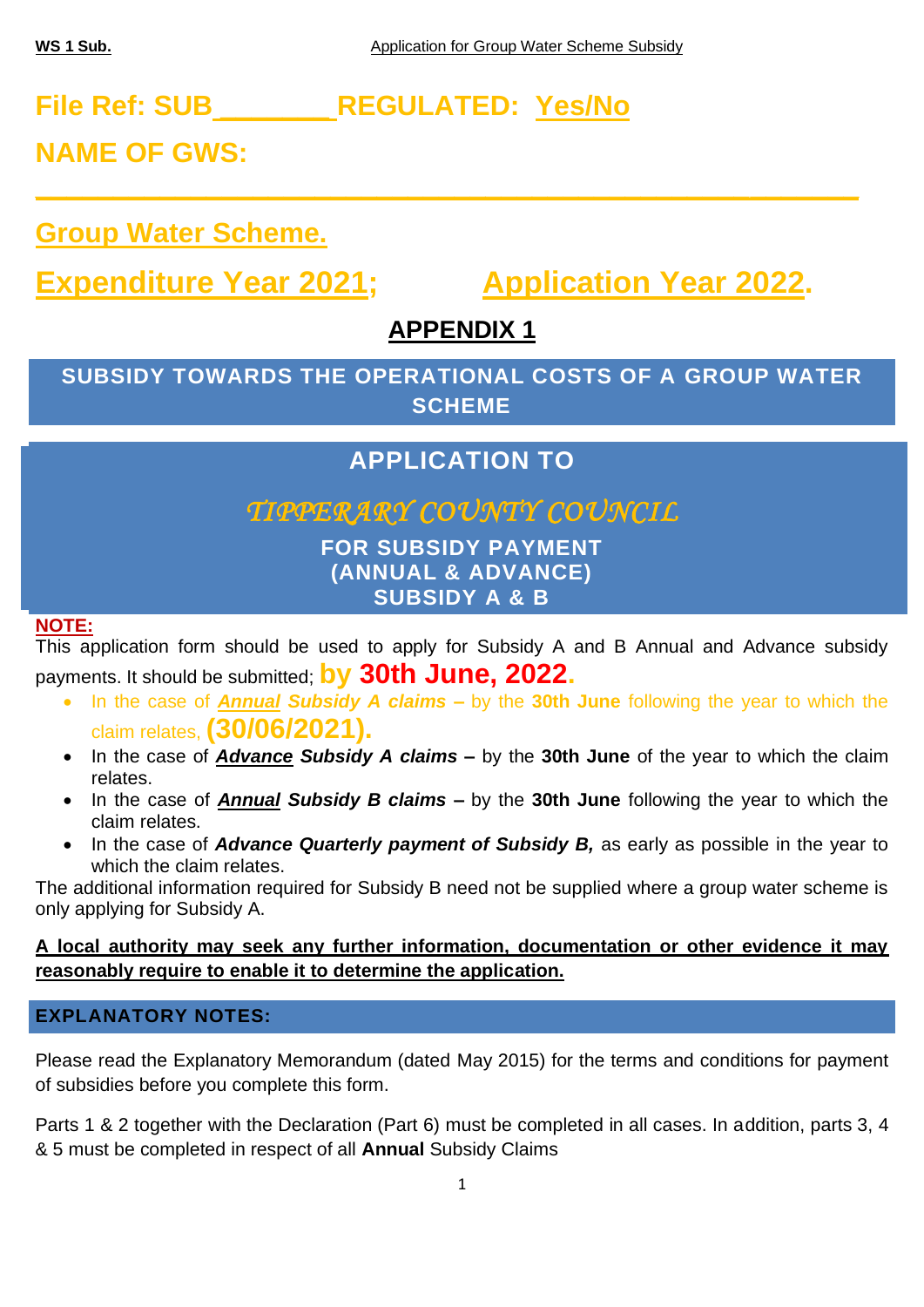## **PART 1: GROUP SCHEME DETAILS – TO BE COMPLETED IN ALL CASES**

Local Authority Name: Tipperary County Council. Rural Water Team, Water Services, Civic Offices, Limerick Road, Nenagh, Co. Tipperary.

Year to which this application relates: **Expenditure in Year 2021; do not include expenditure on putting new connections in place; do not include expenditure on capital work.**

Group Water Scheme Name:

| Group Water Scheme.                                                                                                               |                                                                                                                                        |
|-----------------------------------------------------------------------------------------------------------------------------------|----------------------------------------------------------------------------------------------------------------------------------------|
| STATUS of Group (Please tick relevant V)                                                                                          |                                                                                                                                        |
| Registered Co-op                                                                                                                  | <b>Limited Company</b>                                                                                                                 |
|                                                                                                                                   |                                                                                                                                        |
| Co-op or Company Registered Number:                                                                                               | <u> 1989 - Andrea Stein, Amerikaansk politiker (d. 1989)</u>                                                                           |
| Co-op or Company Registered Office:                                                                                               | <u> 1989 - Johann Stoff, amerikansk politiker (d. 1989)</u>                                                                            |
| Group Scheme Secretary or Manager:                                                                                                |                                                                                                                                        |
| Name:<br><u> 1989 - Johann Stoff, amerikansk politiker (d. 1989)</u>                                                              |                                                                                                                                        |
| Position:<br><u> 1990 - Johann John Stone, markin film yn y systematist yn y systematist yn y systematist yn y systematist yn</u> | (Secretary or Manager)                                                                                                                 |
| Address:                                                                                                                          | <u> 1989 - Johann John Stone, meny ambany amin'ny fivondronan-kaominin'i Amerika ao amin'ny fivondronan-kaominin'</u>                  |
|                                                                                                                                   | Co. Tipperary.<br><u> 1989 - Johann John Stein, markin film yn y brenin y brenin y brenin y brenin y brenin y brenin y brenin y br</u> |
| Phone:                                                                                                                            | <u> 1990 - Johann John Stoff, amerikan besteht als dem besteht als der stadt als der stadt als der stadt als de</u>                    |
| Mobile:                                                                                                                           | ,我们也不会有什么。""我们的人,我们也不会有什么?""我们的人,我们也不会有什么?""我们的人,我们也不会有什么?""我们的人,我们也不会有什么?""我们的人                                                       |
| E-Mail:                                                                                                                           |                                                                                                                                        |
| <b>Applying for -</b>                                                                                                             |                                                                                                                                        |
| √Annual Payment Subsidy A                                                                                                         |                                                                                                                                        |
| Advance Payment Subsidy A                                                                                                         |                                                                                                                                        |
| <b>Annual Payment Subsidy B</b>                                                                                                   |                                                                                                                                        |
| <b>Advance Subsidy B Quarterly Payment</b>                                                                                        |                                                                                                                                        |
| Date of last Annual General Meeting (enclose a copy of the AGM Notice):                                                           | /2021                                                                                                                                  |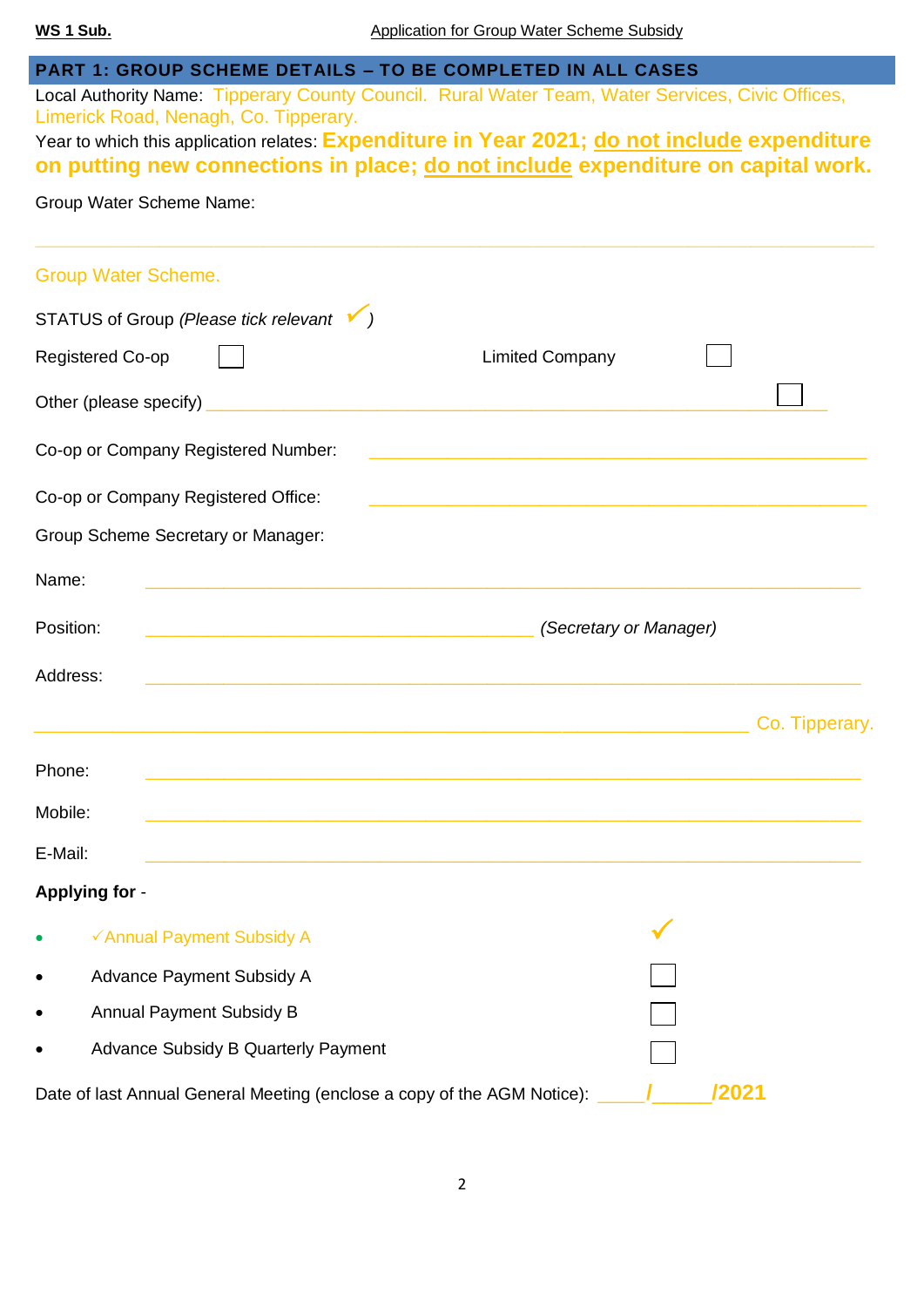| Address:<br><u> 1989 - Johann Harry Barn, mars ar breithich an der Barn and der Barn and der Barn and der Barn and der Barn a</u><br>Name on Account:<br><u> 1989 - Johann Stoff, amerikansk politiker (d. 1989)</u><br><b>Group Water Scheme.</b><br><b>BIC NO:</b><br><b>IBAN NO:</b><br><b>GROUP SCHEME DETAILS (SOURCE AND TREATMENT PROVIDED)</b><br>Private <b>Non DBO</b><br><b>SOURCE</b> of supply: Irish Water<br>Private "Bona Fide" DBO*<br>Average daily demand over the past 12 months:<br>$\_000$ gals/m $^3$<br><u> 1980 - Johann Barbara, martxa al</u><br>(Please tick relevant $\sqrt{ }$ )<br><b>Water Treatment Provided:</b><br>Yes<br>No.<br>If YES please specify treatment below; -<br>"Bona Fide" DBO* O&M contract: |  |  |  |
|------------------------------------------------------------------------------------------------------------------------------------------------------------------------------------------------------------------------------------------------------------------------------------------------------------------------------------------------------------------------------------------------------------------------------------------------------------------------------------------------------------------------------------------------------------------------------------------------------------------------------------------------------------------------------------------------------------------------------------------------|--|--|--|
|                                                                                                                                                                                                                                                                                                                                                                                                                                                                                                                                                                                                                                                                                                                                                |  |  |  |
|                                                                                                                                                                                                                                                                                                                                                                                                                                                                                                                                                                                                                                                                                                                                                |  |  |  |
|                                                                                                                                                                                                                                                                                                                                                                                                                                                                                                                                                                                                                                                                                                                                                |  |  |  |
|                                                                                                                                                                                                                                                                                                                                                                                                                                                                                                                                                                                                                                                                                                                                                |  |  |  |
|                                                                                                                                                                                                                                                                                                                                                                                                                                                                                                                                                                                                                                                                                                                                                |  |  |  |
|                                                                                                                                                                                                                                                                                                                                                                                                                                                                                                                                                                                                                                                                                                                                                |  |  |  |
|                                                                                                                                                                                                                                                                                                                                                                                                                                                                                                                                                                                                                                                                                                                                                |  |  |  |
|                                                                                                                                                                                                                                                                                                                                                                                                                                                                                                                                                                                                                                                                                                                                                |  |  |  |
|                                                                                                                                                                                                                                                                                                                                                                                                                                                                                                                                                                                                                                                                                                                                                |  |  |  |
|                                                                                                                                                                                                                                                                                                                                                                                                                                                                                                                                                                                                                                                                                                                                                |  |  |  |
|                                                                                                                                                                                                                                                                                                                                                                                                                                                                                                                                                                                                                                                                                                                                                |  |  |  |
|                                                                                                                                                                                                                                                                                                                                                                                                                                                                                                                                                                                                                                                                                                                                                |  |  |  |
|                                                                                                                                                                                                                                                                                                                                                                                                                                                                                                                                                                                                                                                                                                                                                |  |  |  |
|                                                                                                                                                                                                                                                                                                                                                                                                                                                                                                                                                                                                                                                                                                                                                |  |  |  |
|                                                                                                                                                                                                                                                                                                                                                                                                                                                                                                                                                                                                                                                                                                                                                |  |  |  |
|                                                                                                                                                                                                                                                                                                                                                                                                                                                                                                                                                                                                                                                                                                                                                |  |  |  |
|                                                                                                                                                                                                                                                                                                                                                                                                                                                                                                                                                                                                                                                                                                                                                |  |  |  |
| Other:                                                                                                                                                                                                                                                                                                                                                                                                                                                                                                                                                                                                                                                                                                                                         |  |  |  |
| Provide details of Treatment (including name of Contractor, if applicable) below;                                                                                                                                                                                                                                                                                                                                                                                                                                                                                                                                                                                                                                                              |  |  |  |
|                                                                                                                                                                                                                                                                                                                                                                                                                                                                                                                                                                                                                                                                                                                                                |  |  |  |
|                                                                                                                                                                                                                                                                                                                                                                                                                                                                                                                                                                                                                                                                                                                                                |  |  |  |

(\* See B4.1 of Explanatory Memorandum, dated May 2015, for the definition of "bona fide" Operation and Maintenance Contract, i.e. DBO Contracts)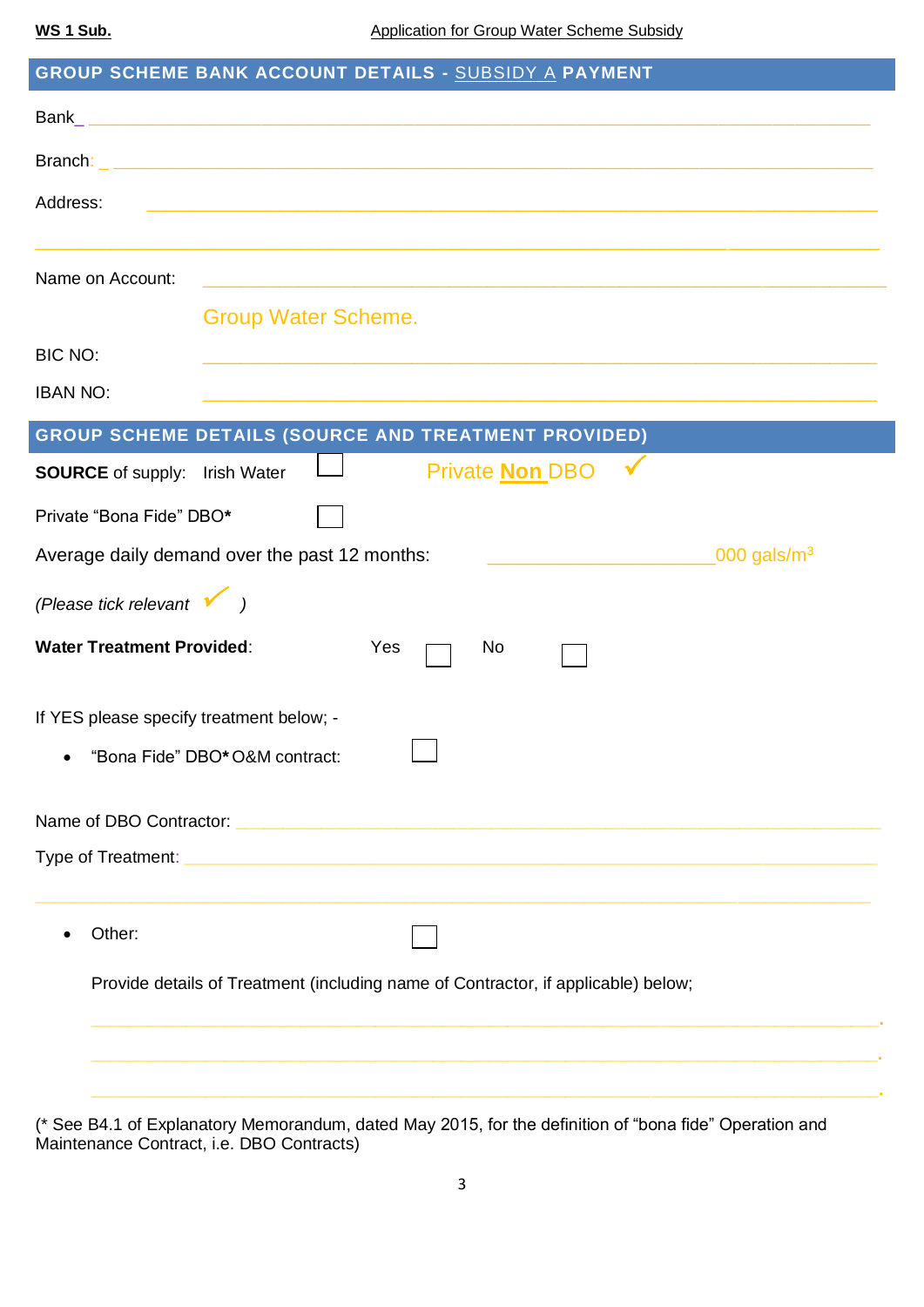| <b>PART 2: QUALITY ASSURANCE, CHARTER OF RIGHTS AND WATER CONSERVATION – TO</b><br><b>BE COMPLETED IN ALL CASES</b> |                                                                                         |  |  |  |  |
|---------------------------------------------------------------------------------------------------------------------|-----------------------------------------------------------------------------------------|--|--|--|--|
| <b>QUALITY ASSURANCE (QA) SYSTEM</b> (tick V as appropriate please).                                                |                                                                                         |  |  |  |  |
| Is QA being implemented:                                                                                            | Yes<br>No                                                                               |  |  |  |  |
| <b>Training Sought:</b>                                                                                             | Yes<br>No                                                                               |  |  |  |  |
| Type of QA<br>System:                                                                                               |                                                                                         |  |  |  |  |
|                                                                                                                     | Confirmation must be available for inspection.                                          |  |  |  |  |
| <b>CHARTER OF RIGHTS.</b>                                                                                           | (Please tick relevant vand insert date)                                                 |  |  |  |  |
|                                                                                                                     |                                                                                         |  |  |  |  |
| Adopted: Yes<br><b>No</b><br>Date of adoption:                                                                      |                                                                                         |  |  |  |  |
|                                                                                                                     | Confirmation of adoption must be available for inspection.                              |  |  |  |  |
| <b>WATER CONSERVATION MEASURES.</b>                                                                                 | Please tick relevant                                                                    |  |  |  |  |
| Is the scheme implementing Water Conservation Measures - Yes<br>No                                                  |                                                                                         |  |  |  |  |
|                                                                                                                     | Please indicate the Water Conservation Measures undertaken (tick below as appropriate); |  |  |  |  |
| <b>Proactive Leak Detection</b><br>& Repair                                                                         | Usage Based Billing.<br><b>Member Communications</b>                                    |  |  |  |  |
| <b>Bulk Meter</b><br>Installation &<br>Monitoring.                                                                  | <b>Telemetric Monitoring</b><br>Water Audit.<br>of Bulk Meters.                         |  |  |  |  |
| Metering of Individual<br>Connections.                                                                              | Mains Refurbishment &<br>Valve Replacements &<br>Installations.<br>Replacement.         |  |  |  |  |
| Other (please specify):                                                                                             |                                                                                         |  |  |  |  |
|                                                                                                                     |                                                                                         |  |  |  |  |

FOR ANNUAL SUBSIDY CLAIMS PLEASE GO TO PART 3 FOR ADVANCE SUBSIDY CLAIMS PLEASE GO TO PART 6 (DECLARATION)

\_\_\_\_\_\_\_\_\_\_\_\_\_\_\_\_\_\_\_\_\_\_\_\_\_\_\_\_\_\_\_\_\_\_\_\_\_\_\_\_\_\_\_\_\_\_\_\_\_\_\_\_\_\_\_\_\_\_\_\_\_\_\_\_\_\_\_\_\_\_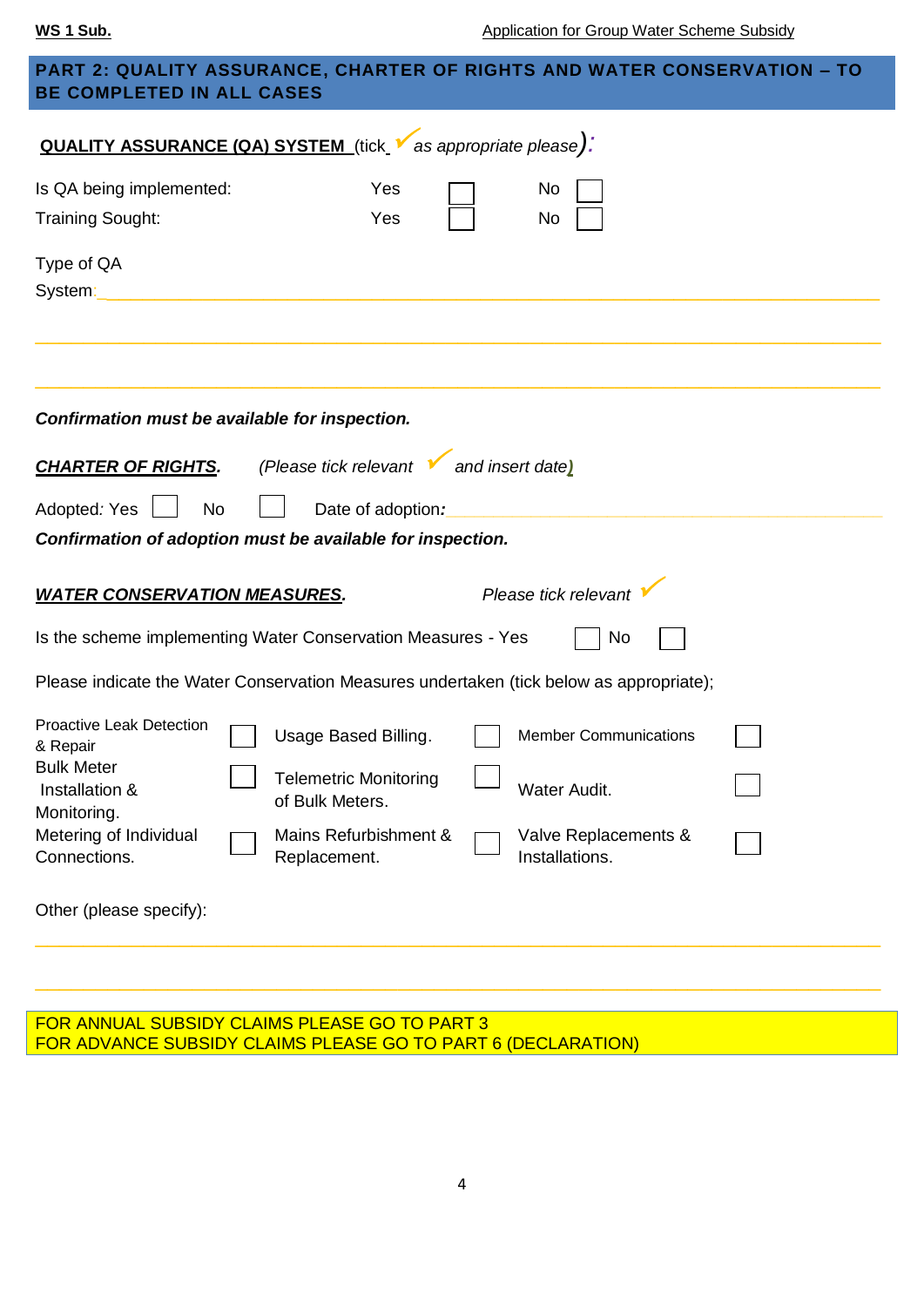### **PART 3: GROUP SCHEME DETAILS (CONNECTIONS AND VOLUME SUPPLIED) – TO BE COMPLETED IN RESPECT OF ANNUAL SUBSIDY PAYMENTS**

#### **NUMBER OF CONNECTIONS TO THE SCHEME (for the year to which the claim relates): COMPLETE FOR BOTH SUBSIDY A & SUBSIDY B.**

*(List of consumers and types of connections must be enclosed with application form – See Part 4)*

| <b>Type of Connection</b>                                     | <b>Number</b> |
|---------------------------------------------------------------|---------------|
| Domestic Only                                                 |               |
| Domestic and Land / Business (combined/mixed use connections) |               |
| Land / Business Only                                          |               |
| Other (e.g. Schools, etc.)                                    |               |

### **DETAILS OF WATER SUPPLIED BY THE GROUP FOR YEAR ENDED 31 December 2021.**

| Category                               | Volume | <b>Units (delete as appropriate)</b>  |
|----------------------------------------|--------|---------------------------------------|
| <b>Total Supplied</b>                  |        | 000 gallons / $m3$                    |
| Domestic Use                           |        | $\sim$ 000 gallons / m <sup>3</sup>   |
| Non-Domestic Use                       |        | $\vert$ 000 gallons / m <sup>3</sup>  |
| <b>Estimated Unaccounted For Water</b> |        | $\sqrt{000}$ gallons / m <sup>3</sup> |

Based on: Please tick relevant Metered Usage Reading **Estimated Usage** 

**SUMMARY DETAILS OF SUBSIDY CLAIM - TO BE COMPLETED IN RESPECT OF ANNUAL SUBSIDY PAYMENTS**

#### **APPROVED AND SIGNED AUDITED ACCOUNTS** MUST BE ENCLOSED.

(FOR SMALLER SCHEMES, A STATEMENT OF ACCOUNTS TOGETHER WITH SUPPORTING DOCUMENTATION (E.G. PAID INVOICES) MAY OTHERWISE BE ACCEPTABLE TO THE LOCAL AUTHORITY, HAVING REGARD TO THE NATURE AND AMOUNT OF THE EXPENDITURE INVOLVED.) THE ITEMS SPECIFIED BELOW MUST APPEAR AS SEPARATE ENTRIES IN THE INCOME AND EXPENDITURE ACCOUNT.

| No.                                               |                                                                                                | <b>Costs incurred on: Cost Item</b>                                |   | <b>Amount</b> |
|---------------------------------------------------|------------------------------------------------------------------------------------------------|--------------------------------------------------------------------|---|---------------|
| 1.                                                | Monitoring of water quality                                                                    |                                                                    |   | €             |
| 2.                                                | Charges levied by Supervisory Authorities in respect of monitoring (S.I. No. 122 of<br>2014)   |                                                                    |   | €             |
| 3.                                                |                                                                                                | All treatment and disinfection consumables (Non O&M)               |   | €             |
| 4.                                                |                                                                                                | The implementation of a Quality Assurance System                   |   | €             |
| 5.                                                | Relevant training of personnel in the management and operation of water supply<br>€<br>systems |                                                                    |   |               |
| 6.                                                | €<br>Maintenance of Source Protection measures                                                 |                                                                    |   |               |
| 7.                                                | <b>Affiliation fees for NFGWS</b>                                                              |                                                                    |   | €             |
| 8.                                                | Costs in respect of the supply of water by Irish Water                                         |                                                                    | € |               |
| 9.                                                | Other operational costs                                                                        |                                                                    | € |               |
| Not relevant to Group Water Schemes in Tipperary: |                                                                                                |                                                                    |   |               |
| 10.                                               |                                                                                                | "Bona fide" O&M Contract* Payments on:                             |   |               |
|                                                   |                                                                                                | <b>Fixed Element</b><br>(a)                                        | € |               |
|                                                   |                                                                                                | <b>Volumetric Element</b><br>(b)                                   | € |               |
| 11.                                               |                                                                                                | "Bona Fide" O&M Contract* related costs                            |   |               |
|                                                   |                                                                                                | The operation of the performance management system (PMS)<br>(a)    | € |               |
|                                                   |                                                                                                | Retention of an Employer's Representative for the O&M phase<br>(b) | € |               |
|                                                   |                                                                                                | (c) Independent Compliance Audit                                   | € |               |

(\*See B4.1 of Explanatory Memorandum, dated May 2015, for the definition of "bona fide" Operation and Maintenance Contract i.e. DBO contracts)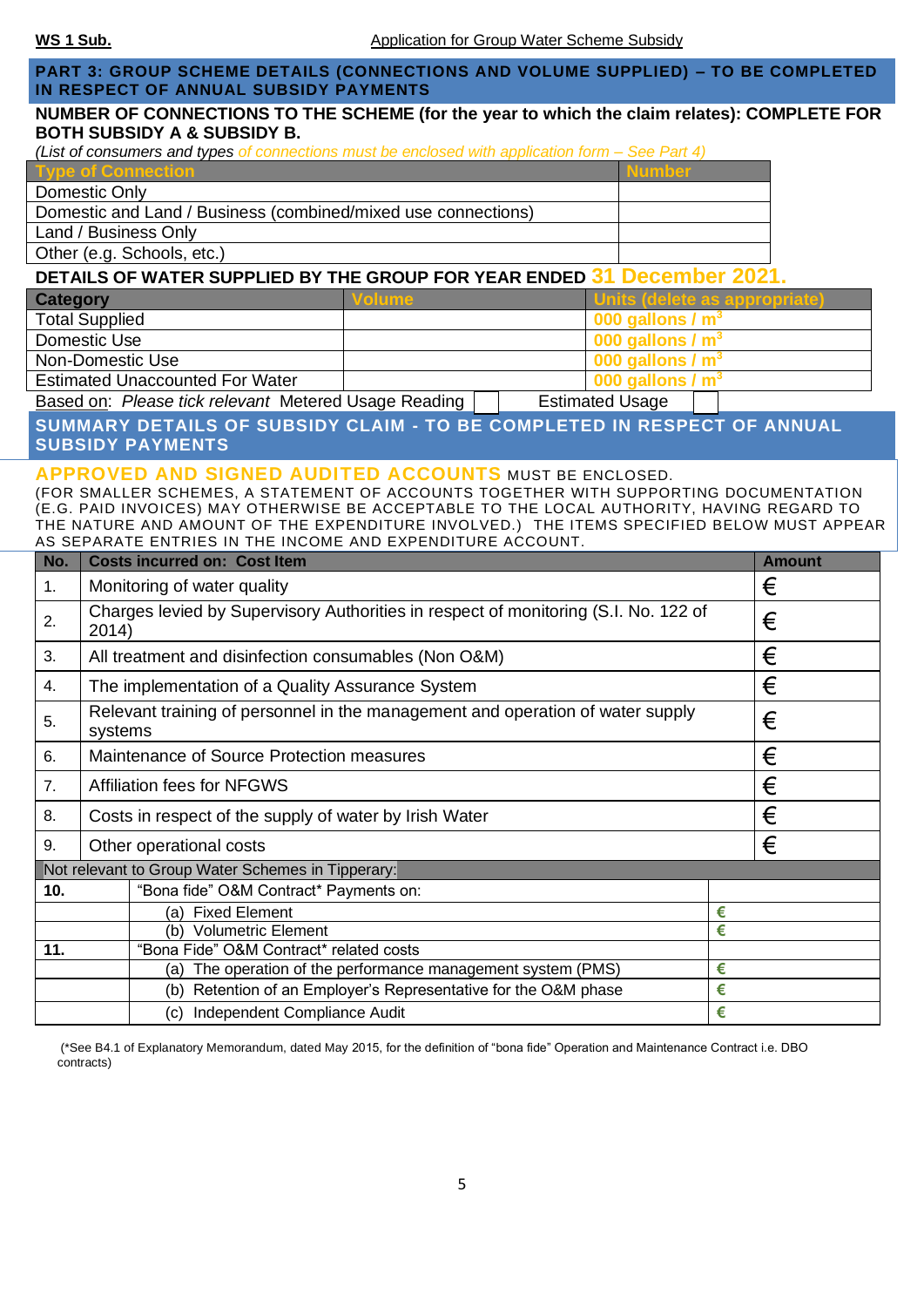#### **PART 4: LIST OF GROUP SCHEME MEMBERS, CONNECTION TYPE – TO BE COMPLETED IN RESPECT OF ANNUAL SUBSIDY PAYMENTS**

**Connection Types:**<br>DO: Domestic Only; Com : Commercial; L/BO : Land/Business Only;<br>Business Other: GWS.s, LAs, Schools etc DL/DB : Domestic & Land/Domestic & Business

| <b>Name</b> | Address(s) | Eircode(s) | <b>Connection Type (see above)</b> |
|-------------|------------|------------|------------------------------------|
|             |            |            |                                    |
|             |            |            |                                    |
|             |            |            |                                    |
|             |            |            |                                    |
|             |            |            |                                    |
|             |            |            |                                    |
|             |            |            |                                    |
|             |            |            |                                    |
|             |            |            |                                    |
|             |            |            |                                    |
|             |            |            |                                    |
|             |            |            |                                    |
|             |            |            |                                    |
|             |            |            |                                    |
|             |            |            |                                    |
|             |            |            |                                    |
|             |            |            |                                    |
|             |            |            |                                    |
|             |            |            |                                    |
|             |            |            |                                    |
|             |            |            |                                    |
|             |            |            |                                    |
|             |            |            |                                    |
|             |            |            |                                    |
|             |            |            |                                    |
|             |            |            |                                    |
|             |            |            |                                    |
|             |            |            |                                    |